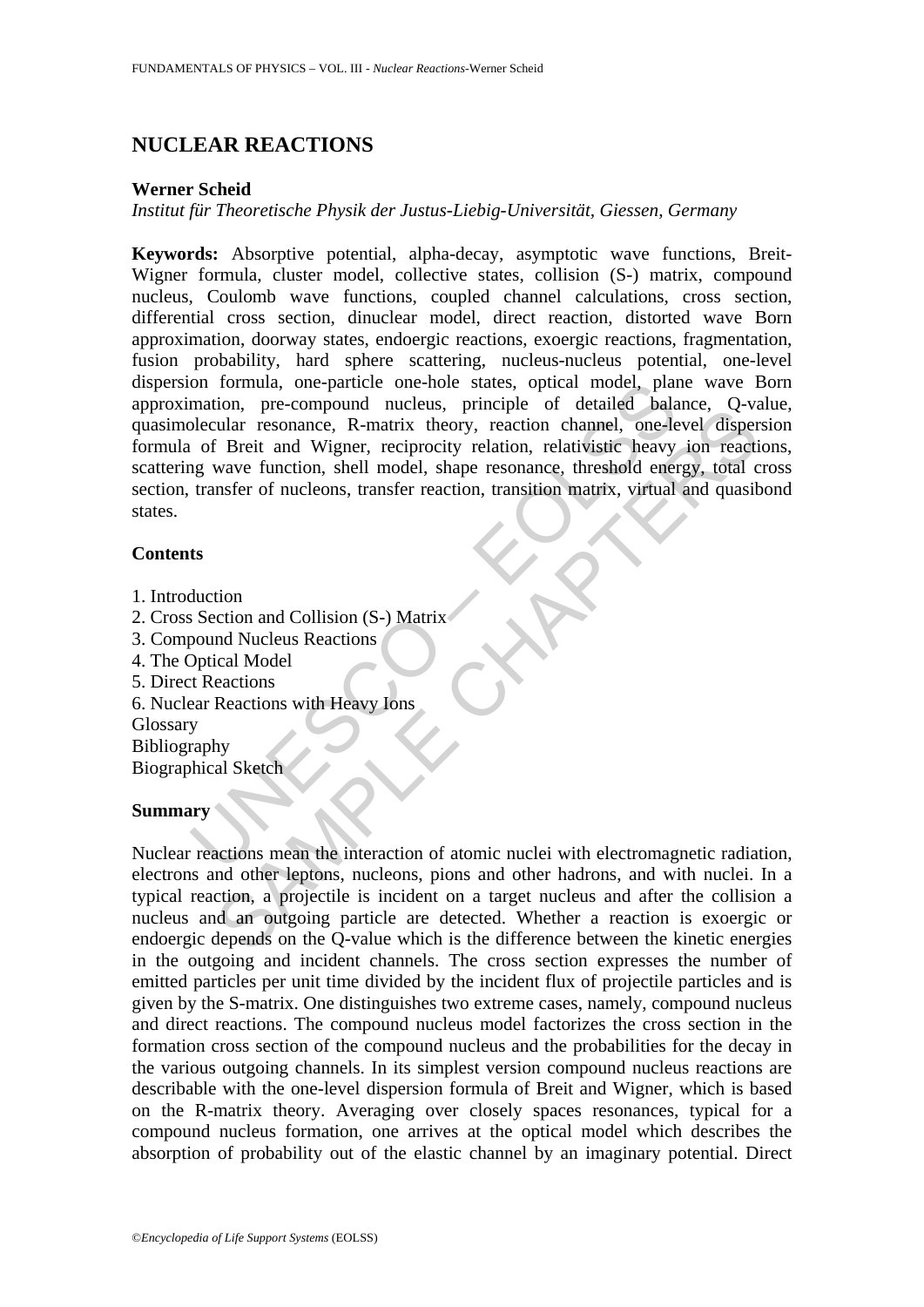reactions occur in relatively short time scales of about  $10^{-22}$ s and only involve a few degrees of freedom of the system. They can be treated with the coupled channels method or if possible with the distorted Born approximation. Nuclear reactions with heavy ions are distinguished according to their kinetic energy. At low kinetic energies near the Coulomb barrier cluster effects may occur which show up in quasi-molecular resonances and in the fusion to super-heavy nuclei. At relativistic kinetic energies signatures are searched for a phase transition of hadronic matter to deconfined matter, called the quark-gluon plasma.

# **1. Introduction**

Nuclear reactions mean the interaction of atomic nuclei with electromagnetic radiation, electrons and other leptons, nucleons and other baryons, pions and other mesons, and with nuclei. In a wider sense one also denotes the alpha-particle decay, the  $\beta$ -decay, the *γ* -decay and fission of nuclei as nuclear reactions. This article does not include the latter processes under the class of nuclear reactions and restricts the discussion to the first mentioned reactions.

Feactures mean the metaculor of adomination and other bring encellingts and other leptons, nucleons and other baryons, pions and other leptons, nucleons and other baryons, pions and other leed in a wider sense one also de I. In a wider sense one also denotes the alpha-particle decay, the  $\beta$ -decay<br>and fission of nuclei as nuclear reactions. This article decay, the  $\beta$ -decay<br>and fission of nuclei as nuclear reactions and restricts the dis Nuclear reactions stand at the threshold of nuclear physics. In 1911 Lord Rutherford measured the scattering of low energy  $\alpha$ -particles by the nuclei of a thin gold foil and interpreted his measured data as caused by the finite extension of the charge distribution of gold nuclei. In contrast to the historical evolution of atomic physics where spectra of atoms were first studied by experimental and theoretical methods, nuclear physics was mainly explored by nuclear reactions up to the years 1936 and 1949 when the compound nucleus model and the nuclear shell model were introduced, respectively. Since then nuclear spectroscopy and nuclear reaction physics were considered with equal importance in nuclear physics.

Nuclear reactions can be distinguished according to the leading force between the constituents of the reaction. Electron- and  $\gamma$ -scattering on nuclei are governed by the electromagnetic fields of the scattered particles, whereas in nucleon and pion scattering the particles interact via the strong force. In high energetic collisions when hadronic particles are produced, it is necessary to consider the constituents of the hadrons, namely the quarks and gluons, and to describe the reaction with the theory of quantum chromodynamics (QCD)

In a typical nuclear reaction, a projectile *a* is incident on a target nucleus *A* and after the collision a nucleus *B* and an outgoing particle *b* are observed. This is written as

$$
A + a \to b + B \tag{1}
$$

or

 $A(a,b)B$ .

Particles *a* and *b* can be photons, electrons, mesons, nucleons or nuclei. If *a* and *b* are nuclei, one denotes the collision as a heavy ion reaction. The basic theory for the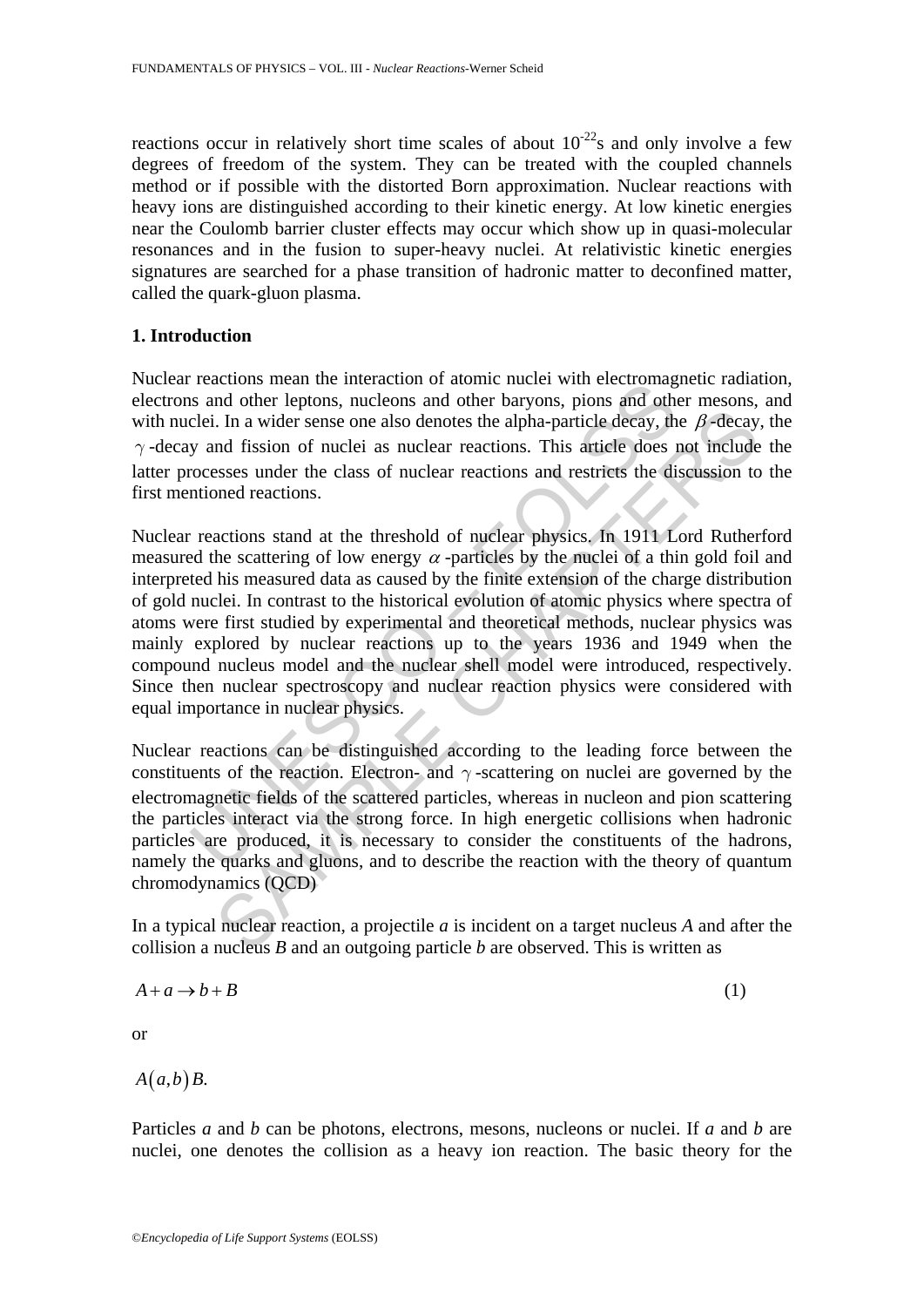description of nuclear reactions is the quantum theory. When the quantum numbers of the relative motion between the particles, the kind of particles and their intrinsic quantum numbers like their individual angular momenta (nuclear spins) are specified, one speaks about a reaction channel. A nuclear reaction proceeds from the entrance channel to various exit channels.

ays will particle and  $\gamma$ -1ay emissions, one denotes the reaction<br>reaction. New nuclei, as exotic nuclei with the complement is one is produced<br>superheavy nuclei with charge numbers  $Z \ge 100$  can be produced<br>as. The tran Eventually, the matter, as colorinate random and other and other the distant and the tender of the tender of the tender of the tender of the tender of the tender of the tender of the tender of the tender of the tender of In order to study the structure of nuclear matter, nuclei, and nucleons, nuclear reactions have to be carried out. The elastic scattering of electrons and nucleons gives information on the charge and mass distributions of the nuclei. Nuclear states are excited by inelastic scattering of particles, by transfer and knock-out reactions which are named direct reactions. If an excited intermediate nuclear system is formed which lives up to  $10^{-15}$ s and decays with particle and  $\gamma$  - ray emissions, one denotes the reaction as a compound nucleus reaction. New nuclei, as exotic nuclei far outside the line of highest stability, e.g. <sup>16</sup>C, or superheavy nuclei with charge numbers  $Z \ge 100$  can be produced with heavy ion reactions. The transition of hadronic matter into a quark-gluon plasma is presently investigated with reactions applying highly relativistic heavy ions. This brief overview of various types of reactions demonstrates the close connection of the nuclear reaction theory with the theory of nuclear structure and with nuclear models.

## **2. Cross Section and Collision (S-) Matrix**

### **2.1. Energy Relations**

When the incident particle *a* and the target nucleus *A* are far separated in the initial channel before the collision, their interaction energy is zero and the total energy can be written (channel  $\alpha = (A, a)$ 

$$
E_{\alpha} = T_{rel}^{\alpha} + E_A + E_a, \tag{2}
$$

where  $T_{rel}^{\alpha}$  is the relative kinetic energy of the particles in the ingoing channel and  $E_A$ and  $E_a$  their total energies which consist of the energies of the rest masses and of the negative values of the binding energies. In the outgoing channel  $\beta = (B, b)$  the corresponding equation is true:

$$
E_{\beta} = T_{rel}^{\beta} + E_B + E_b,\tag{3}
$$

Since the total energy is conserved in the reaction  $(E_{\alpha} = E_{\beta})$ , the relative kinetic energies of the ingoing and outgoing channels can be related with the *Q*-value of the reaction from channel  $\alpha$  to channel  $\beta$ :

$$
T_{rel}^{\beta} = T_{rel}^{\alpha} + Q_{\alpha\beta},\tag{4}
$$

$$
Q_{\alpha\beta} = E_A + E_a - E_B - E_b \tag{5}
$$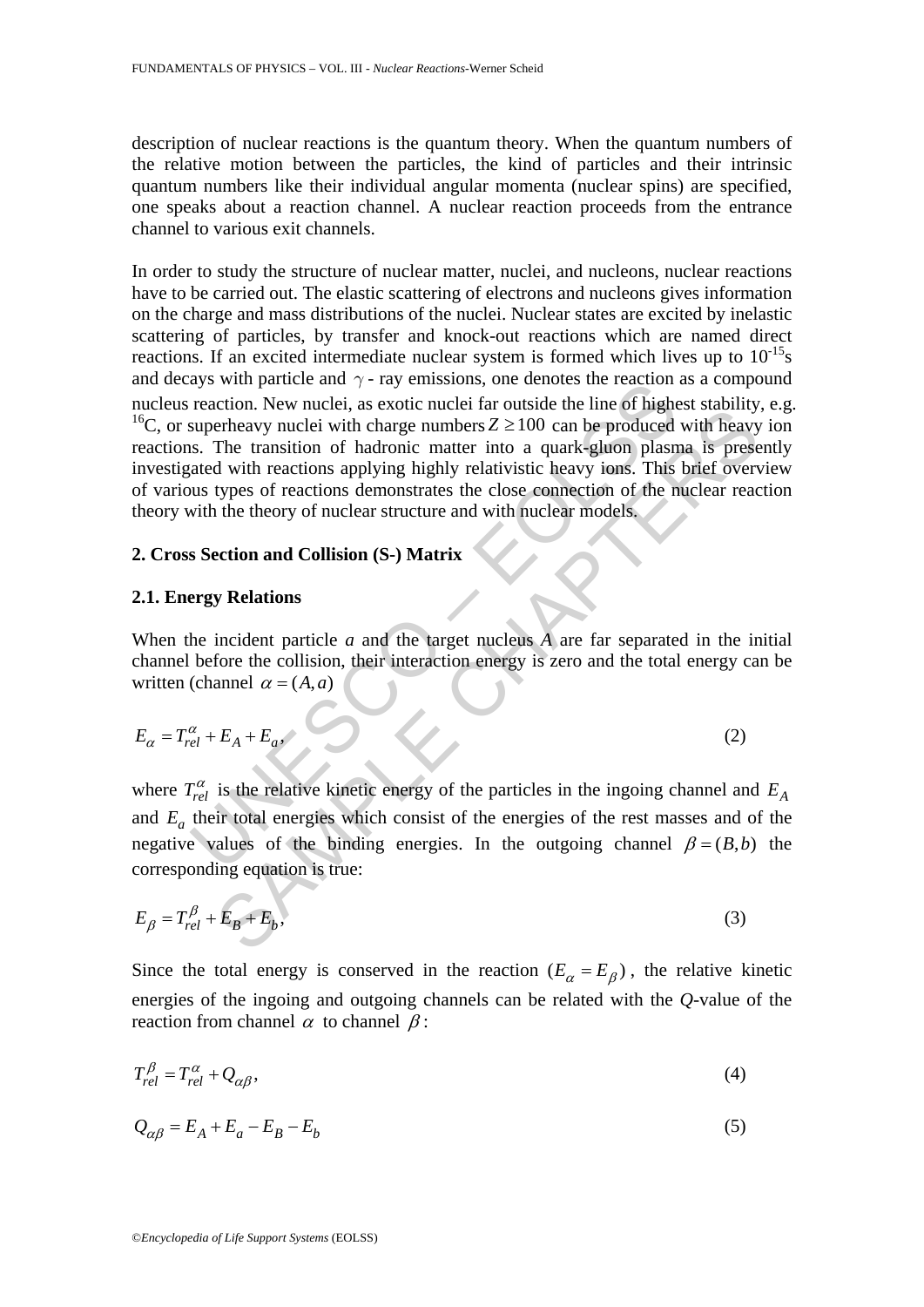If  $Q > 0$ , the reaction is exoergic, for  $Q < 0$  endoergic. Exoergic reactions proceed even with zero initial kinetic energy. In contrast, endoergic reactions occur only if the initial kinetic energy exceeds the threshold energy  $-Q_{\alpha\beta}$ . For example, the reaction <sup>7</sup>Li( $\alpha$ ,n)<sup>10</sup>B has a O-value of -2.79MeV.

### **2.2. Differential Cross Section**

The cross section is a measurable quantity of a nuclear reaction. It is defined as

 $\sigma(\alpha, \beta) = \frac{\text{Number of emissions in channel } \beta \text{ per time unit and scattering center}}{\text{Number of particles incident in channel } \alpha \text{ per unit of time and area}}$ 

$$
= \int j_r^{\beta} r^2 d\Omega / j^{\alpha} \tag{6}
$$

Number of particles incident in channel  $\alpha$  per unit of time an<br>  ${}^2d\Omega / j^{\alpha}$ <br>  ${}^{\alpha}$  is the current density in the direction of motion of the incident<br>
al current density of emitted particles and  $r^2d\Omega$  the infinit 2/j<sup>a</sup><br>
Set be current density in the direction of motion of the incident particles,<br>
survent density of emitted particles and  $r^2 d\Omega$  the infinitesimal area eler<br>
evith radius r and solid angle  $d\Omega$ . The cross section Here,  $j^{\alpha}$  is the current density in the direction of motion of the incident particles,  $j^{\beta}$ the radial current density of emitted particles and  $r^2 d\Omega$  the infinitesimal area element on a sphere with radius *r* and solid angle *d*Ω . The cross section differential in the emission angle is given by

$$
\frac{d\sigma(\alpha,\beta)}{d\Omega} = j_r^{\beta} r^2 / j^{\alpha}.
$$
 (7)

The cross sections can be calculated by means of the wave function at a large distance from the reaction center.

# **2.3. Hamiltonian and Asymptotic Wave Function**

In order to simplify the following presentation let us assume that the particles in equation (1) are nuclei, which are subjected only to inelastic excitation. Then  $a = b$  and  $A = B$ . This two-body fragmentation  $\alpha = (A, a)$  has the following Hamiltonian

$$
H = H_{\alpha}
$$

$$
=T_{\alpha}+h_{A}+h_{a}+W(\mathbf{r}_{\alpha},\{A\},\{a\}),
$$
\n(8)

where  $\mathbf{r}_{\alpha}$  is the relative coordinate between the centers of nuclei *A* and *a*:  $\mathbf{r}_{\alpha} = \mathbf{R}_{\text{A}} - \mathbf{R}_{\text{A}}$ ,  $T_{\alpha} = T_{rel}^{\alpha}$  is the operator of the relative kinetic energy,  $h_A$  and  $h_a$  are the Hamiltonians of the nuclei *A* and *a*, and *W* is the interaction energy between these nuclei described by the sets of coordinates  $\{A\}$  and  $\{a\}$ . The interaction vanishes for large separations  $r_{\alpha}$  up to the Coulomb interaction  $W \to Z_A Z_a e^2 / (4\pi \epsilon_0 r_{\alpha})$  where  $Z_A$  and  $Z_a$  are the charge numbers of the nuclei. The wave function of the stationary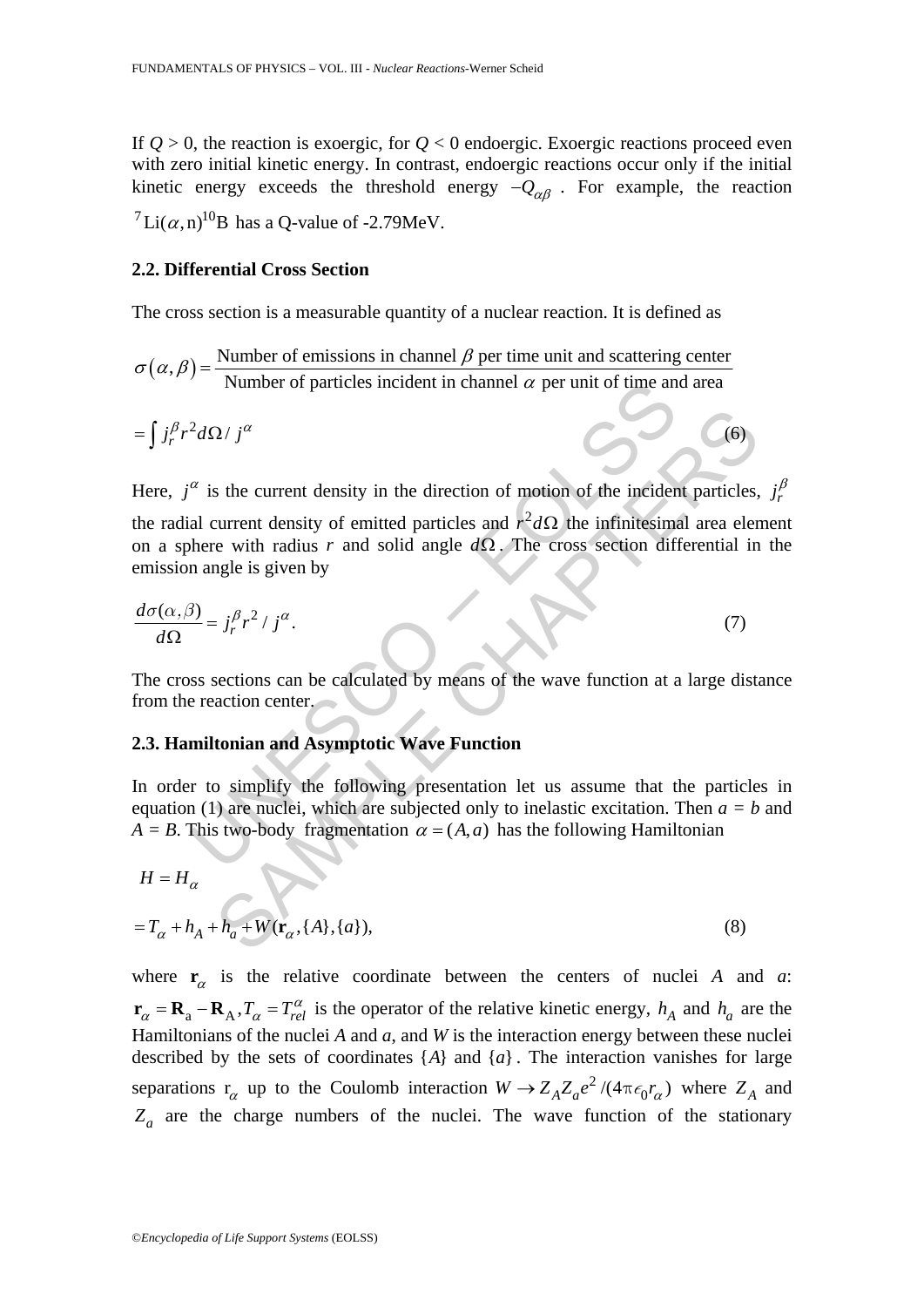Schrödinger equation  $H\Psi = E\Psi$  can be expanded as follows  $(\mathbf{r}_{\alpha} = \mathbf{r} = (r, \vartheta, \varphi))$ , antisymmetrization neglected):

$$
\Psi = \sum_{c} R_c(r) \varphi_c \tag{9}
$$

with the channel functions

$$
\varphi_c = \left[ i^{\ell} Y_{\ell}(\vartheta, \varphi) \otimes [\varphi_{\lambda_A}^{J_A}(\{A\}) \otimes \varphi_{\lambda_a}^{J_a}(\{a\})]^J \right]_M^I
$$
\n(10)

with  $c = (\ell, \lambda_A, J_A, , \lambda_A, J_A, J_A, J_A, M).$ 

 $\epsilon$  ( $\ell, \lambda_A, J_A, \lambda_a, J_a, J, I, M$ ).<br>
we channel quantum number c includes the quantum number  $\ell$  of<br>
tum, the quantum numbers  $\lambda_A$  and  $\lambda_a$  of the eigenstates of  $h$ <br>
n numbers  $J$  and  $(I, M)$  resulting from the coupling o  $\kappa$ - $\lambda$ - $\kappa$ - $\lambda$ - $\kappa$ - $\lambda$ - $\kappa$ - $\lambda$ - $\lambda$ - $\lambda$  and  $\lambda_a$  of the eigenstates of  $h_A$  and  $h_a$ ,<br>
the quantum numbers  $\lambda_A$  and  $\lambda_a$  of the eigenstates of  $h_A$  and  $h_a$ ,<br>
umbers  $J$  and  $(J, M)$  resulting from the coup Here, the channel quantum number *c* includes the quantum number  $\ell$  of orbital angular momentum, the quantum numbers  $\lambda_A$  and  $\lambda_a$  of the eigenstates of  $h_A$  and  $h_a$ , the quantum numbers *J* and *(I, M)* resulting from the coupling of  $J_A$  and  $J_a$  to *J* and  $\ell$ and *J* to *I*, respectively. The functions  $Y_{\ell m}(\vartheta, \varphi)$  are spherical harmonics. For large separations the radial functions are given by

$$
R_c = \sum_{c'} C_{c'} (\delta_{cc'} I_c(r) - S_{cc'} O_c(r)) / (r v_c^{1/2}).
$$
\n(11)

In this formula enter the incoming and outgoing Coulomb waves  $I_c = \exp(i\sigma_\ell)(G_\ell - iF_\ell)$  and  $O_c = \exp(-i\sigma_\ell)(G_\ell + iF_\ell)$ , respectively, with the regular and irregular Coulomb functions  $F_\ell$  and  $G_\ell$ . The collision or S-matrix connects the incoming and outgoing waves. The coefficients  $C_{c'}$  define the incoming wave specified by the reaction, and  $v_c$  is the asymptotic relative velocity in channel  $c$ .

# **2.4. The S – Matrix, Reciprocity Relation and Principle of Detailed Balance.**

The S- matrix is of fundamental importance for the theory of nuclear reactions. The element  $S_{cc}$  is the amplitude of the transition from an ingoing channel  $c'$  to an outgoing channel *c*. Cross sections are proportional to the absolute squares of the Smatrix elements. On the basis of the conservation of the probability in quantum mechanics, one can show that the S-matrix is an unitary matrix with the property

$$
\sum_{c} S_{cc'}^{*} S_{cc''} = \delta_{c'c''}. \tag{12}
$$

This relation is not fulfilled if the Hamiltonian violates the Hermitian adjoint property. This is the case when complex potentials are introduced in the optical model to simulate the absorption which means the flux of probability into not explicitly considered channels.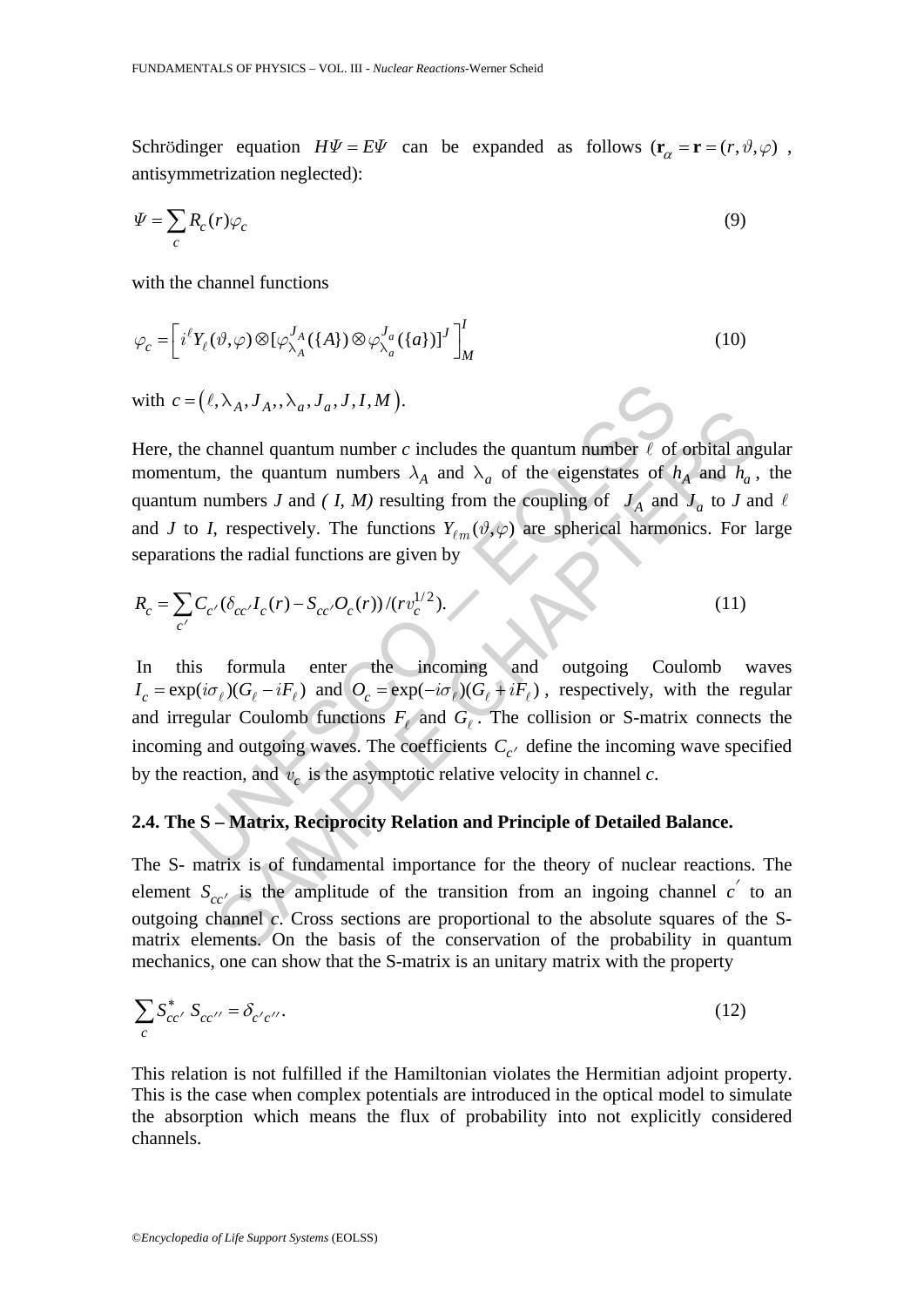Another symmetry of the S-matrix arises from the concept of time reversal. The invariance of a theory under time reversal is connected with the invariance of the Hamiltonian under complex conjugation. That means  $H = T^{-1}H^*T$  where the operator **T** reverses the signs of the spins. Since the definition of the channel *c* depends on the magnetic quantum number *M* of the total angular momentum, we introduce the channel  $-c$  where *M* is replaced by  $-M$ . Then the invariance of the Hamiltonian under time reversal yields the relation

$$
S_{cc'} = S_{-c', -c}.\tag{13}
$$

This relation is named reciprocity relation and states that the probability for the process  $c' \rightarrow c$  is the same as the probability for the time reversed process  $c \rightarrow c'$ . If spin-zero particles are involved, this relation has the consequence that the S-matrix is symmetric.

The reciprocity relation leads to the important principle of detailed balance. This principle relates the cross section for the reaction  $\alpha \rightarrow \beta$  with that of the time-reversed reaction  $\beta \rightarrow \alpha$ :

$$
\sigma(\alpha, \beta) = \frac{(2J_B + 1)(2J_b + 1)k_{\beta}^2}{(2J_A + 1)(2J_a + 1)k_{\alpha}^2} \sigma(\beta, \alpha),
$$
\n(14)

where  $k_{\alpha}$  and  $k_{\beta}$  are the asymptotic wave numbers in the channel  $\alpha$  and  $\beta$ , respectively.

# **2.5. Cross Sections for Neutron – induced Reactions**

is the same as the probability for the time reversed process  $c \rightarrow s$  are involved, this relation has the consequence that the S-matrix<br>
:iprocity relation leads to the important principle of detailed<br>
relates the cross sec The cross sections can be obtained from a given S- matrix. We illustrate the general procedure for reactions with neutral particles in order to circumvent the more complicated formulas with Coulomb wave functions for charged particles. Introducing the uncoupled channel functions (see equation (10))

particles are involved, this relation has the consequence that the S-matrix is symmetric.  
\nThe reciprocity relation leads to the important principle of detailed balance.  
\nprinciple relates the cross section for the reaction 
$$
\alpha \rightarrow \beta
$$
 with that of the time-reve  
\nreaction  $\beta \rightarrow \alpha$ :  
\n
$$
\sigma(\alpha,\beta) = \frac{(2J_B+1)(2J_b+1)k_\beta^2}{(2J_A+1)(2J_a+1)k_\alpha^2} \sigma(\beta,\alpha),
$$
\n(14)  
\nwhere  $k_\alpha$  and  $k_\beta$  are the asymptotic wave numbers in the channel  $\alpha$  and  
\nrespectively.  
\n2.5. Cross Sections for Neutron – induced Reactions  
\nThe cross sections can be obtained from a given S- matrix. We illustrate the ger  
\nprocedure for reactions with neutral particles in order to circumvent the n  
\ncomplicated formulas with Coulomb wave functions for charged particles. Introdu-  
\nthe uncoupled channel functions (see equation (10))  
\n
$$
\varphi_{c\ell mJ\mu} = i^{\ell} Y_{\ell m}(\vartheta,\varphi) \left[\varphi_{\lambda_A}^{J_A}(\{A\})\otimes\varphi_{\lambda_A}^{J_A}(\{a\})\right]_{\mu}^{J}
$$
\n(15)  
\nwith  $c = (\lambda_A, J_A, \lambda_\alpha, J_\alpha)$ 

and defining the asymptotic forms of the ingoing and outgoing radial wave functions as  $I_{c\ell} \to \exp(-i(k_c r - \ell \pi/2))$  and  $O_{c\ell} \to \exp(i(k_c r - \ell \pi/2))$ , we can write the asymptotic wave function as

$$
\Psi = \frac{i\pi^{1/2}}{k_c} \sum_{\ell} (2\ell + 1)^{1/2} \left\{ (I_{c\ell} - O_{c\ell}) \varphi_{c\ell 0J\mu} / (rv_c^{1/2}) \right\} \n+ \sum_{c'\ell'm'J'\mu'} (\delta_{c'\ell'm'J'\mu',c\ell 0J\mu} - S_{c'\ell'm'J'\mu',c\ell 0J\mu}) O_{c'\ell'} \varphi_{c'\ell'm'J'\mu'} / (rv_{c'}^{1/2}) \right\}
$$
(16)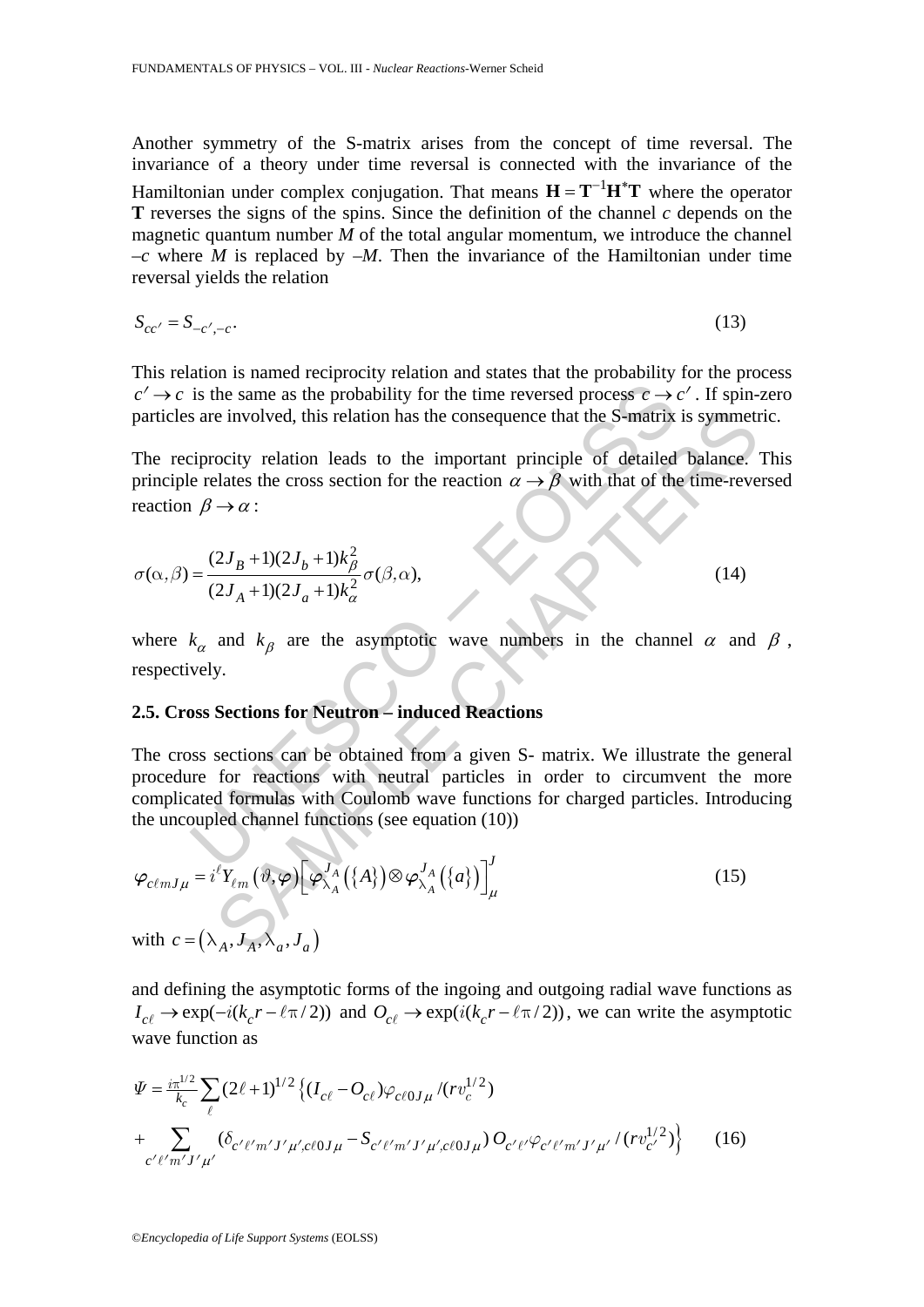The first part of this equation describes the incident plane wave in the channel  $cJ\mu$ , the second part the radially outgoing wave. The differential cross section for the reaction from channel  $cJ\mu$  to  $c'J'\mu'$  is given by

$$
\frac{d\sigma_{cJ\mu\to c'J'\mu'}}{d\Omega_{c'}}
$$
\n
$$
\pi \lambda_c^2 \left| \sum_{\ell,\ell'} (2\ell+1)^{1/2} (\delta_{c'\ell'm'J'\mu',c\ell 0J\mu} - S_{c'\ell'm'J'\mu',c\ell 0J\mu}) Y_{\ell'm'} (\vartheta_{c'},\varphi_{c'}) \right|^2
$$
\n(17)

For the special case that the channel spins  $J$  and  $J'$  are zero, the orbital angular momenta of the outgoing channels are equal to the ones of the ingoing channels:  $\ell' = \ell$ . If it is further assumed that the energy is so low that only the s-wave of the ingoing channel contributes, the reaction is isotropic and the total cross section is  $({0} = (\ell = 0, m = 0, J = 0, \mu = 0))$ 

$$
\sigma_{c\{0\}\to c'\{0\}} = \pi \lambda_c^2 \left| \delta_{cc'} - S_{c'\{0\},c\{0\}} \right|^2.
$$
 (18)

special case that the channel spins *J* and *J'* are zero, the<br>ta of the outgoing channels are equal to the ones of the ingoing charmet that the energy is so low that only the s-wave<br>contributes, the reaction is isotropic of the outgoing channels are equal to the ones of the ingoing channels:  $\ell'$ <br>the r assumed that the energy is so low that only the s-wave of the ingo<br>ontributes, the reaction is isotropic and the total cross section<br> $0, m$ The total cross section for unpolarized beams can be obtained by integrating equation (17) over the angles and summing over  $\mu'$  and averaging over  $\mu$ . Since the total angular momentum  $I = \ell + J$  is conserved in the reaction, it is convenient to introduce a S-matrix depending on the indices  $c \ell J I$  and defined as (Here,  $(i_1 m_1 j_2 m_2 | j_3 m_3)$  are Clebsch-Gordan coefficients.):

$$
S_{c\ell J, c'\ell' J'}^I = \sum_{m,m',\mu,\mu'} (\ell m J \mu | I M) (\ell' m' J' \mu' | I M) S_{c\ell m J \mu, c'\ell' m' J' \mu'}.
$$
 (19)

Then the total cross section for unpolarized beams and the transition  $cJ$  to  $c'J'$  is

$$
\sigma_{cJ \to c'J'} = \frac{\pi \lambda_c^2}{2J + 1} \sum_{\ell, \ell', I} (2I + 1) \left| \delta_{c\ell J, c'\ell'J'} - S_{c\ell J, c'\ell'J'}^I \right|^2.
$$
 (20)

If initially the two particles have internal states  $\lambda_A$  and  $\lambda_a$  and nuclear spins  $J_A$  and  $J_a$ , respectively, the total cross section including elastic and inelastic channels is obtained as  $(c = (\lambda_A, J_A, \lambda_a, J_a))$  ::

$$
\sigma_c = \frac{\pi \Phi \lambda_c^2}{(2J_A + 1)(2J_a + 1)} \sum_{\ell, J, I} 2(2I + 1)(1 - Re(S_{c\ell, J, c\ell J}^I))
$$
(21)

When the particles are charged the in- and out-going asymptotic wave functions are Coulomb functions. In this case the reaction amplitude consists of a sum of two parts: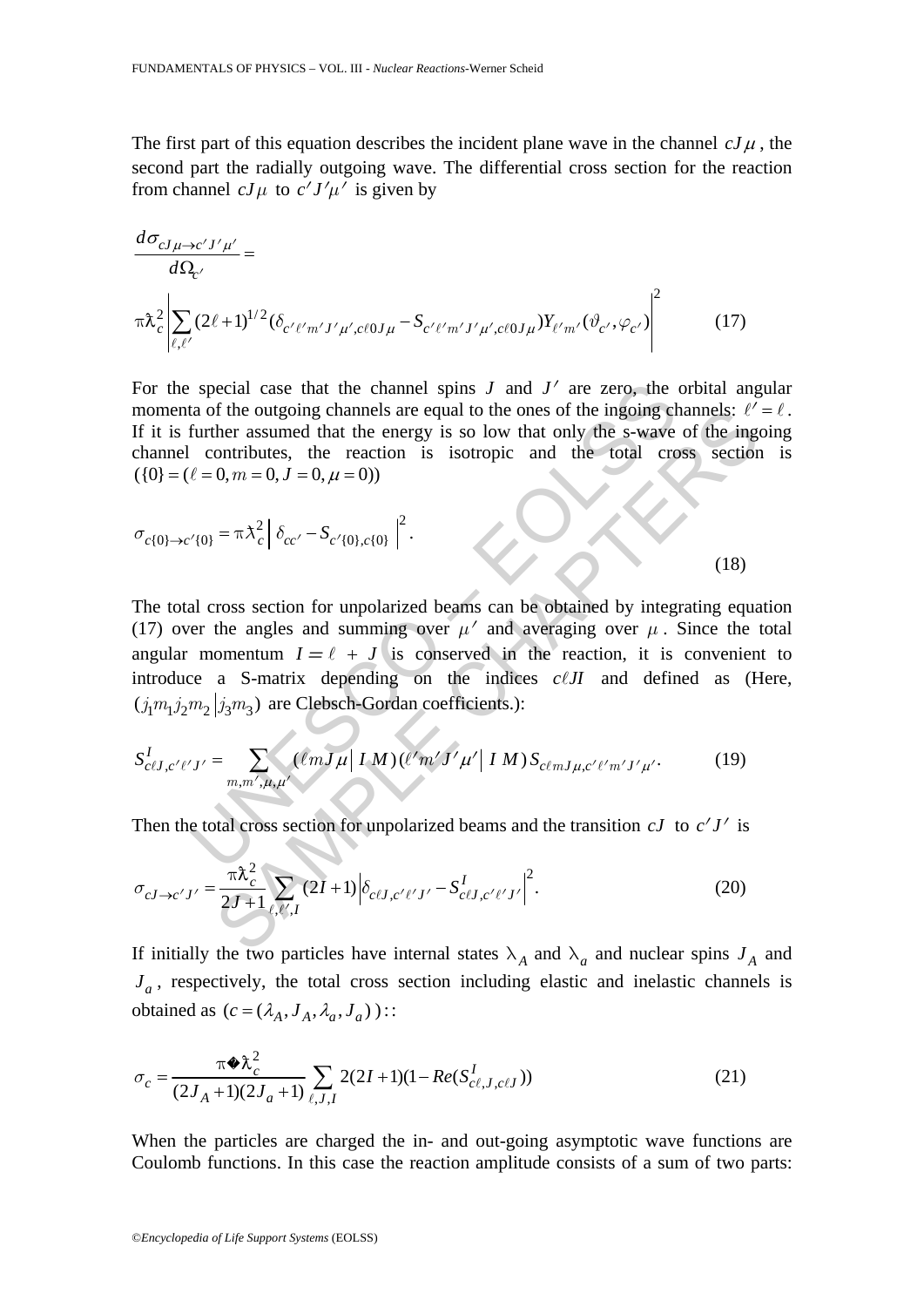The Rutherford amplitude and the amplitude containing the nuclear effects. In general the electrostatic Rutherford amplitude contributes to small scattering angles whereas the nuclear effects arise at larger angles.

- -
- -
- -
- TO ACCESS ALL THE **24 PAGES** OF THIS CHAPTER, Visit: http://www.eolss.net/Eolss-sampleAllChapter.aspx

#### **Bibliography**

V1811: http://www.eolss.net/Eolss-sampleAllChapter.a<br>
http://www.eolss.net/Eolss-sampleAllChapter.a<br>
tend Weisskopf V.F. (1952). Theoretical Nuclear Physics, New York<sup>1</sup> Joh<br>
representation of unclear reaction theory: gene **SET ALTERATIFY**<br> **SAMPLE CONDOM CONTEXT (1952).** Theoretical Nuclear Physics, New York: John Wiley & resentation of nuclear reaction theory: general theory, application of theory to experiment<br>
tic radiation, beta-decayl<br> Blatt J.M. and Weisskopf V.F. (1952). *Theoretical Nuclear Physics*, New York: John Wiley & Sons. [Detailed representation of nuclear reaction theory: general theory, application of theory to experimental data, formal theory of nuclear reactions, spontaneous decay of nuclei, interaction of nuclei with electromagnetic radiation, beta-decay]

Csernai L.P. (1994). *Introduction to Relativistic Heavy Ion Collisions*, Chichester, West Sussex: John Wiley & Sons Ltd. [Theory of relativistic heavy ion collisions, especially: relativistic Boltzmann transport theory, relativistic hydrodynamics, quark-gluon plasma]

Eisenberg J.M. and Greiner W. (1970). *Excitation Mechanisms of the Nucleus*, Amsterdam North-Holland Publishing Company. [Nuclear photo-excitation, photon scattering and photo-absorption by nuclei, electron scattering on nuclei, Coulomb excitation]

Glendenning N.K. (1983). *Direct Nuclear Reactions*, New York: Academic Press, Inc. [Book describing the theory of direct nuclear reactions including low-energy heavy ion scattering]

Golberger M.L. and Watson K.M. (1964). *Collision Theory*, New York, London, Sydney: John Wiley & Sons, Inc. [Basic book for the general theory of collisions, description of the scattering process, two-body problems with central and non-central forces, lifetime and decay of virtual states, dispersion theory, scattering of systems of bound particles]

Jackson D.F. (1970). *Nuclear Reactions*, London: Methuen & Co Ltd. [Monograph on nuclear reactions, classical theory starting with nuclear models, introducing basic scattering theory, containing several chapters on direct reactions]

Mayer-Kuckuk T. (1994). *Kernphysik*, Stuttgart: Teubner. [An introductory representation of nuclear physics, experimental and theoretical facts equally well described in detail, including nuclear reaction theory ]

Preston M.A. (1962). *Physics of the Nucleus*, Reading, Mass: Addison Wesley Publishing Company. [Book on theoretical nuclear physics with useful part on nuclear reactions: basic reaction theory, compound nucleus and statistical theories, optical model, direct reactions]

Satchler G.R. (1983). *Direct Nuclear Reactions*, Oxford: Oxford University Press. [Compendium on direct nuclear reactions: Method of direct reaction theory, coupled equations, polarization phenomena, optical models, rearrangement reactions, transfer reactions, many applications to heavy ion reactions]

#### **Biographical sketch**

**Werner Scheid**, was born 28 June 1938 in Offenbach/ Main (Germany), studied physics at the Technische Hochschule Darmstadt from 1958 up to 1964, received Diploma in Physics in 1964 (adviser